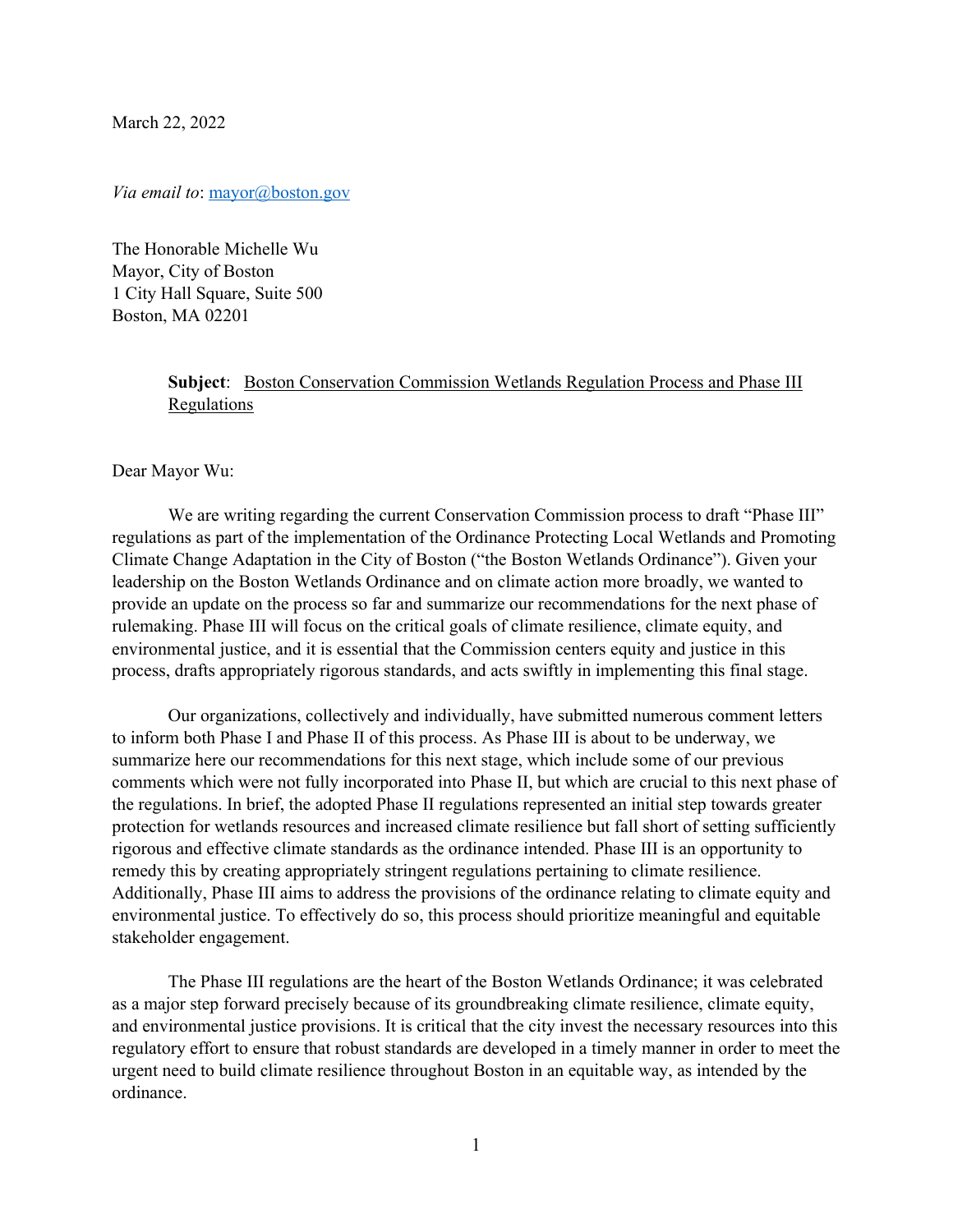We have urged the Commission to consider the following specific recommendations as it undertakes the drafting process for Phase III:

- While the Phase II regulations incorporate consideration of climate risks for projects in the existing floodplain as determined by FEMA (i.e., the land subject to coastal storm flowage resource area), there are no similar requirements for the *future* floodplain—including the near-future floodplain. This next phase of regulations should include performance standards that address increasingly flood-prone areas, in addition to the existing FEMA A and VE zones.
- The Commission should use Coastal Flood Resilience Zones and subdivisions (collectively "CFRZ") to address the above-referenced need for performance standards in the future floodplain. The performance standards for this new resource area should be appropriately stringent and consider the fact that many structures built today will have a useful life or design life of at least 50 years—necessitating that performance standards for these forward-looking floodplains account for impacts that a structure will face in the future, not just at the time of construction.
- The Commission should ensure that performance standards for CFRZ are mandatory, not voluntary or advisory.
- The Commission should ensure that the jurisdictional area for CFRZ is developed in a manner that allows it to evolve and be responsive to changes in climate science without requiring frequent revisions to the regulations.
- The Commission should look to the state's efforts to revise Massachusetts Environmental Policy Act (MEPA) requirements to better incorporate equity and environmental justice as a model for the Phase III regulations. The MEPA revisions create heightened requirements for projects in Environmental Justice communities<sup>[1](#page-1-0)</sup>
- The Commission should go beyond procedural justice when addressing environmental justice and equity in the Phase III regulations.
- The Commission should work with watershed organizations and other partners to identify appropriate areas for designation as extended riverfront areas—in a highlydeveloped environment like Boston, extended riverfront areas provide critical ecological protection to the resource areas and flood protection to the local community.

<span id="page-1-0"></span><sup>&</sup>lt;sup>1</sup> See generally "MEPA Public Involvement Protocol for Environmental Justice Populations," [https://www.mass.gov/doc/final-mepa-public-involvement-protocol-for-environmental-justice-populations](https://www.mass.gov/doc/final-mepa-public-involvement-protocol-for-environmental-justice-populations-effective-date-of-january-1-2022/download)[effective-date-of-january-1-2022/download](https://www.mass.gov/doc/final-mepa-public-involvement-protocol-for-environmental-justice-populations-effective-date-of-january-1-2022/download) (last accessed Dec. 20, 2021); and "MEPA Interim Protocol for Analysis of Project Impacts on Environmental Justice Populations," (last accessed Dec. 20, 2021).